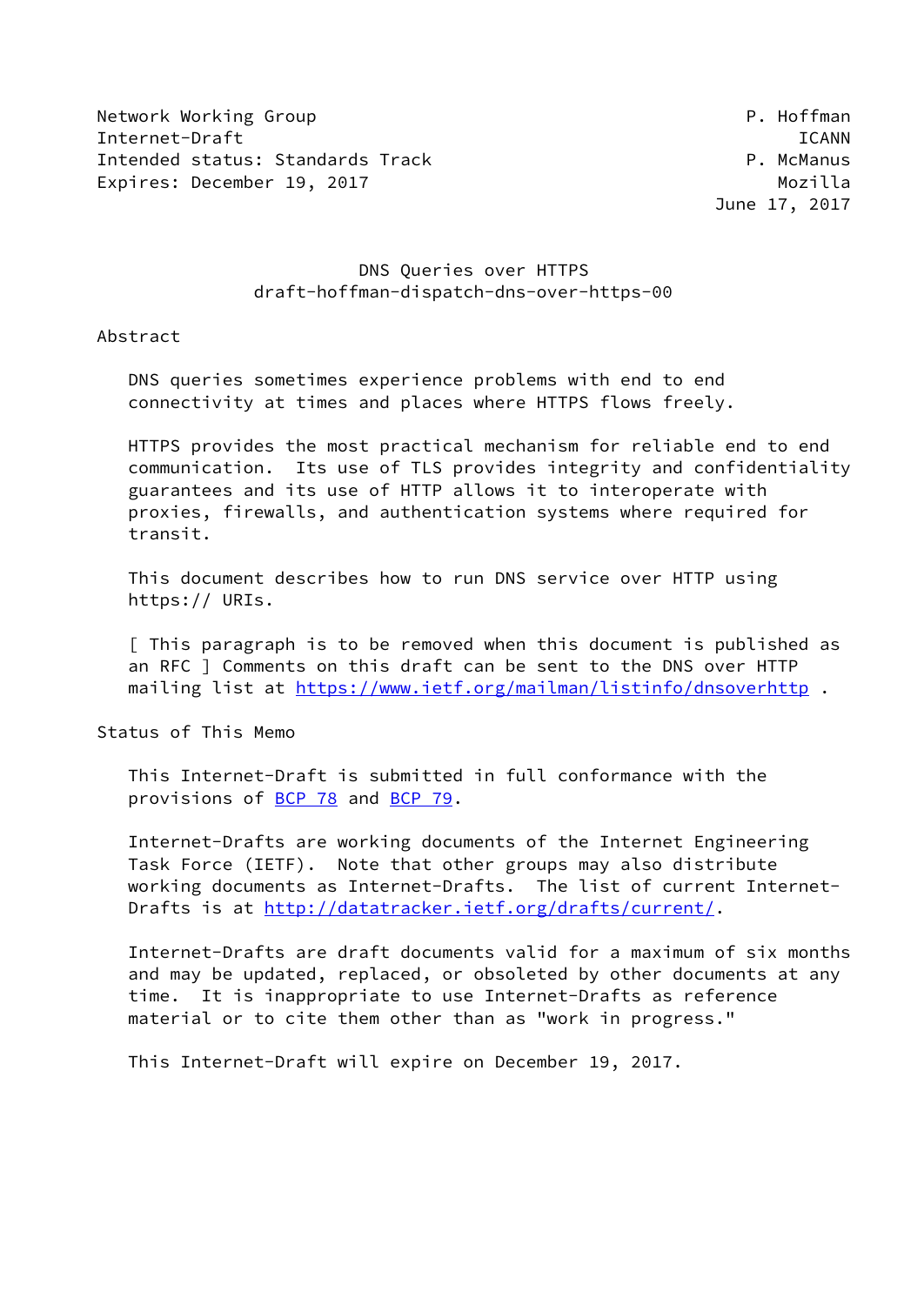<span id="page-1-1"></span>

| Internet-Draft | DNS Queries over HTTPS | June 2017 |
|----------------|------------------------|-----------|
|----------------|------------------------|-----------|

Copyright Notice

 Copyright (c) 2017 IETF Trust and the persons identified as the document authors. All rights reserved.

This document is subject to **[BCP 78](https://datatracker.ietf.org/doc/pdf/bcp78)** and the IETF Trust's Legal Provisions Relating to IETF Documents [\(http://trustee.ietf.org/license-info](http://trustee.ietf.org/license-info)) in effect on the date of publication of this document. Please review these documents carefully, as they describe your rights and restrictions with respect to this document. Code Components extracted from this document must include Simplified BSD License text as described in Section 4.e of the Trust Legal Provisions and are provided without warranty as described in the Simplified BSD License.

## Table of Contents

|                                                                 | $\overline{2}$  |
|-----------------------------------------------------------------|-----------------|
| 2.                                                              | $\overline{3}$  |
| 3.                                                              | $\overline{3}$  |
| 4.                                                              | $\overline{4}$  |
| 4.1.                                                            | $\overline{4}$  |
|                                                                 | $\overline{4}$  |
|                                                                 | $\overline{5}$  |
|                                                                 | 6               |
|                                                                 | $\underline{6}$ |
|                                                                 | $\overline{1}$  |
| <u>7</u> .                                                      | $\overline{1}$  |
| 8.                                                              | 8               |
| <u>8.1</u> . Registration of Well-Known URI 8                   |                 |
| 8.2. Registration of application/dns-udpwireformat Media Type   | 8               |
|                                                                 | 10              |
|                                                                 | 10              |
|                                                                 | 10              |
| Normative References<br>11.1.                                   | 10              |
| 11.2. Informative References                                    | 11              |
| Appendix A. Previous Work on DNS over HTTP or in Other Formats. | 12              |
|                                                                 | 12              |

<span id="page-1-0"></span>[1](#page-1-0). Introduction

 The Internet does not always provide end to end reachability for native DNS. On-path network devices may spoof DNS responses, block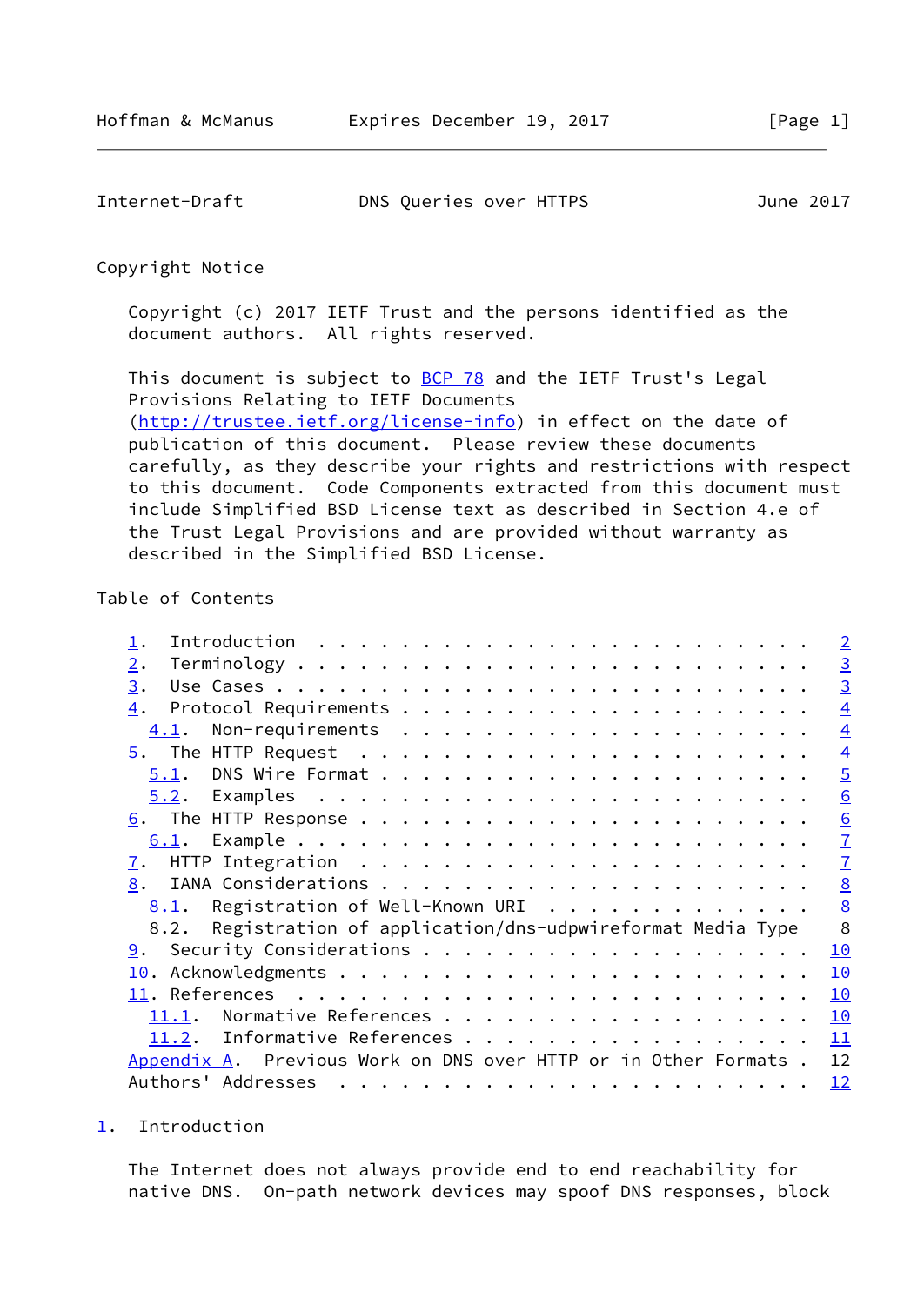DNS requests, or just redirect DNS queries to different DNS servers that give less-than-honest answers.

 Over time, there have been many proposals for using HTTP and HTTPS as a substrate for DNS queries and responses. To date, none of those

| Hoffman & McManus | Expires December 19, 2017 | [Page 2] |
|-------------------|---------------------------|----------|
|-------------------|---------------------------|----------|

<span id="page-2-1"></span>

| Internet-Draft | DNS Queries over HTTPS | June 2017 |
|----------------|------------------------|-----------|
|----------------|------------------------|-----------|

 proposals have made it beyond early discussion, partially due to disagreement about what the appropriate formatting should be and partially because they did not follow HTTP best practices.

This document defines a specific protocol for sending DNS [[RFC1035](https://datatracker.ietf.org/doc/pdf/rfc1035)] queries and getting DNS responses over modern versions of HTTP [\[RFC7540](https://datatracker.ietf.org/doc/pdf/rfc7540)] using https:// (and therefore TLS [\[RFC5246](https://datatracker.ietf.org/doc/pdf/rfc5246)] security for integrity and confidentiality).

 The described approach is more than a tunnel over HTTP. It establishes default media formatting types for requests and responses but uses normal HTTP content negotiation mechanisms for selecting alternatives that endpoints may prefer in anticipation of serving new use cases. In addition to this media type negotiation, it aligns itself with HTTP features such as caching, proxying, and compression.

 The integration with HTTP provides a transport suitable for both traditional DNS clients and native web applications seeking access to the DNS.

## <span id="page-2-0"></span>[2](#page-2-0). Terminology

 A server that supports this protocol is called a "DNS API server" to differentiate it from a "DNS server" (one that uses the regular DNS protocol). Similarly, a client that supports this protocol is called a "DNS API client".

 In this document, the key words "MUST", "MUST NOT", "REQUIRED", "SHALL", "SHALL NOT", "SHOULD", "SHOULD NOT", "RECOMMENDED", "MAY", and "OPTIONAL" are to be interpreted as described in [BCP 14](https://datatracker.ietf.org/doc/pdf/bcp14), [RFC 2119](https://datatracker.ietf.org/doc/pdf/rfc2119) [\[RFC2119](https://datatracker.ietf.org/doc/pdf/rfc2119)].

#### <span id="page-2-2"></span>[3](#page-2-2). Use Cases

There are two primary use cases for this protocol.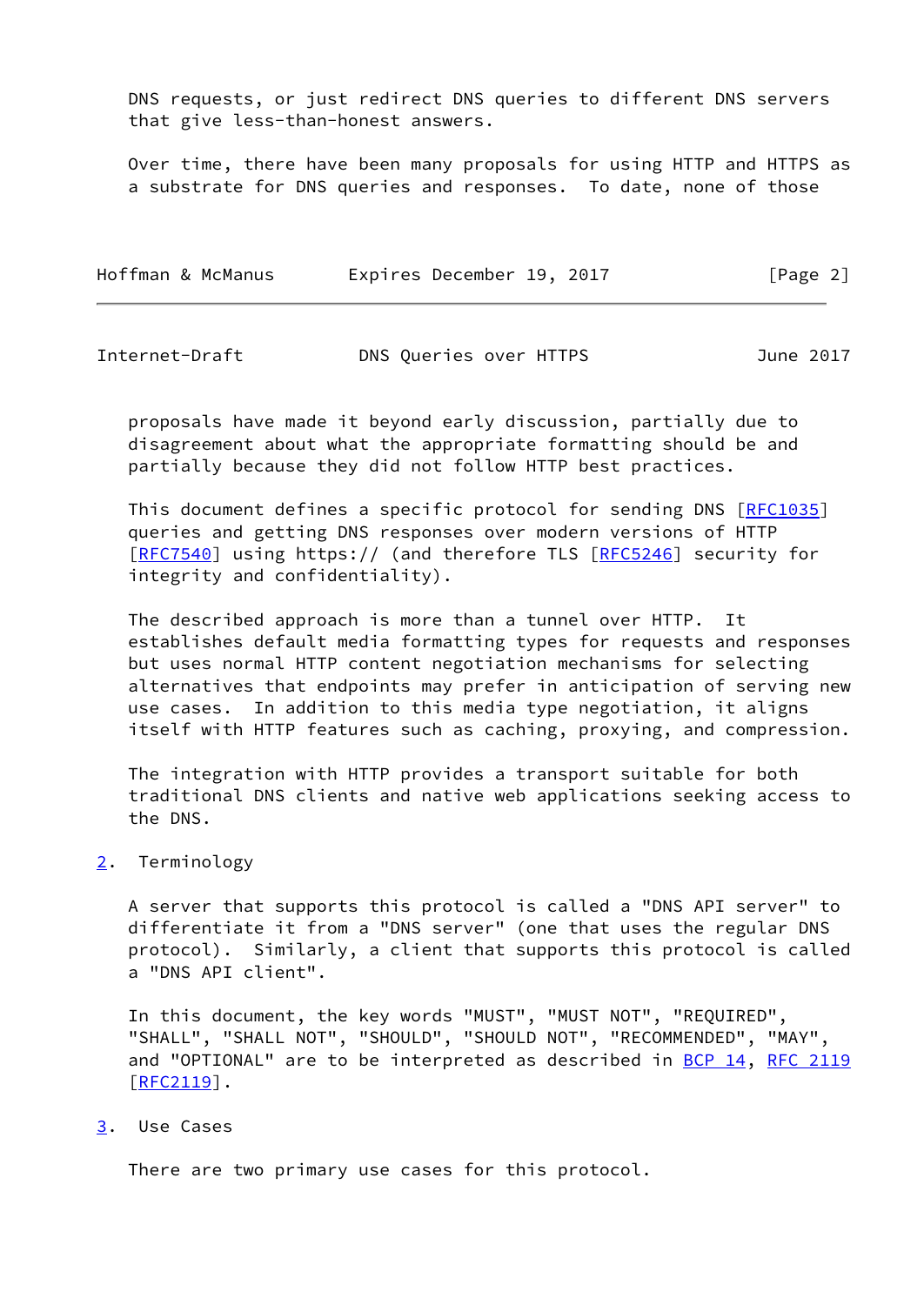The primary one is to prevent on-path network devices from interfering with native DNS operations. This interference includes, but is not limited to, spoofing DNS responses, blocking DNS requests, and tracking. HTTP authentication and proxy friendliness are expected to make this protocol function in some environments where DNS directly on TLS ([\[RFC7858](https://datatracker.ietf.org/doc/pdf/rfc7858)]) would not.

 A secondary use case is web applications that want to access DNS information. Standardizing an HTTPS mechanism allows this to be done in a way consistent with the cross-origin resource sharing  $[CORS]$  $[CORS]$ security model of the web and also integrate the caching mechanisms

| Hoffman & McManus<br>Expires December 19, 2017 |  | [Page 3] |
|------------------------------------------------|--|----------|
|------------------------------------------------|--|----------|

<span id="page-3-1"></span>Internet-Draft DNS Queries over HTTPS June 2017

 of DNS with those of HTTP. These applications may be interested in using a different media type than traditional clients.

 [ This paragraph is to be removed when this document is published as an RFC ] Note that these use cases are different than those in a similar protocol described at [[I-D.ietf-dnsop-dns-wireformat-http\]](#page-11-3). The use case for that protocol is proxying DNS queries over HTTP instead of over DNS itself. The use cases in this document all involve query origination instead of proxying.

<span id="page-3-0"></span>[4](#page-3-0). Protocol Requirements

 The protocol described here bases its design on the following protocol requirements:

- o The protocol must use normal HTTP semantics.
- o The queries and responses must be able to be flexible enough to express every normal DNS query.
- o The protocol must allow implementations to use HTTP's content negotiation mechanism.
- o The protocol must ensure interoperable media formats through a mandatory to implement format wherein a query must be able to contain one or more EDNS extensions, including those not yet defined.
- o The protocol must use a secure transport that meets the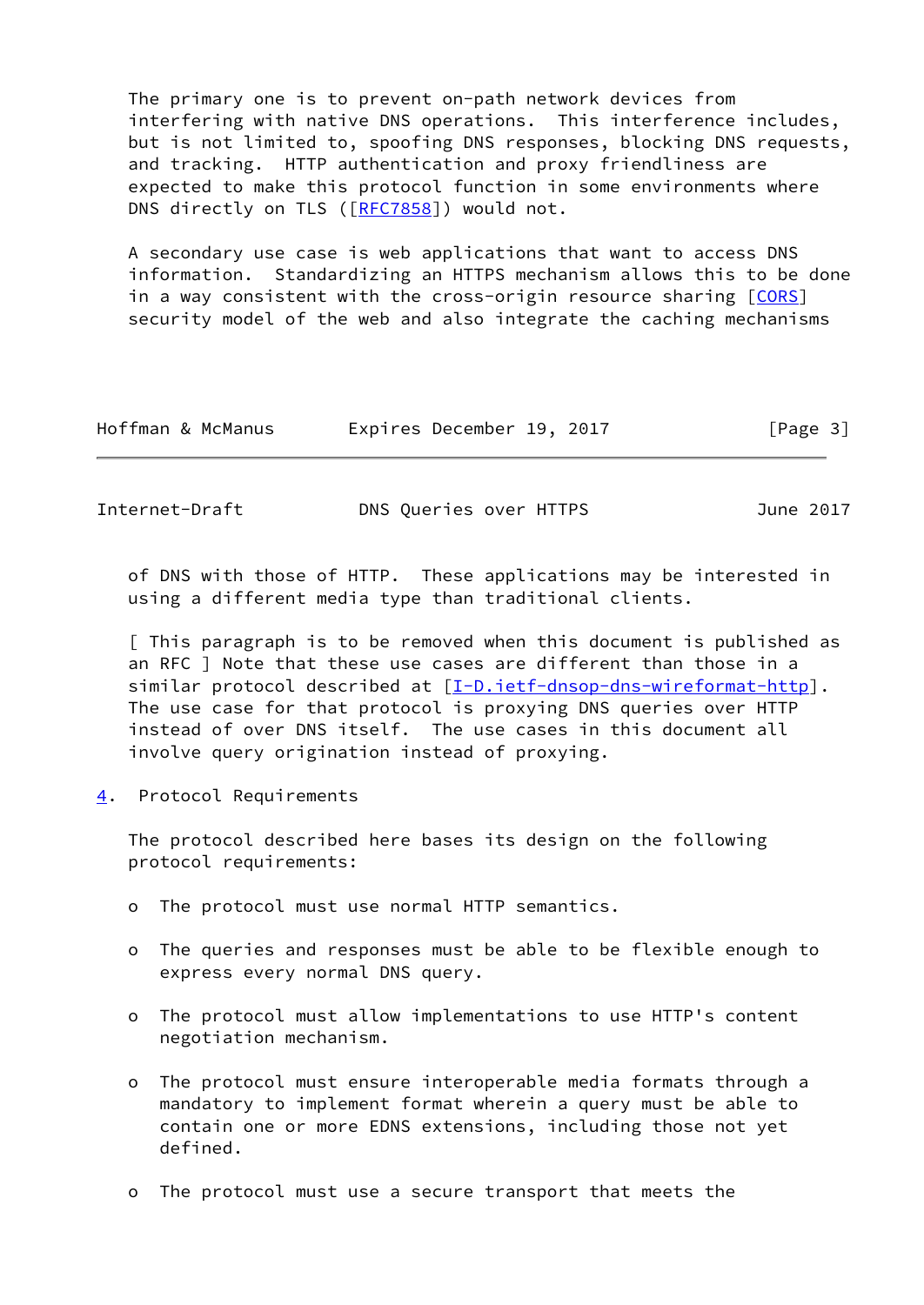requirements for modern https://.

<span id="page-4-0"></span>[4.1](#page-4-0). Non-requirements

- o Supporting network-specific DNS64 [\[RFC6147](https://datatracker.ietf.org/doc/pdf/rfc6147)]
- o Supporting other network-specific inferences from plaintext DNS queries
- o Supporting insecure HTTP
- o Supporting legacy HTTP versions
- <span id="page-4-1"></span>[5](#page-4-1). The HTTP Request

The URI scheme MUST be https.

 The path SHOULD be "/.well-known/dns-query" but a different path can be used if the DNS API Client has prior knowledge about a DNS API

| Hoffman & McManus | Expires December 19, 2017 |  | [Page 4] |
|-------------------|---------------------------|--|----------|
|-------------------|---------------------------|--|----------|

<span id="page-4-2"></span>Internet-Draft DNS Queries over HTTPS June 2017

service on a different path at the origin being used. (See [Section 8](#page-8-0) for the registration of this in the well-known URI registry.) Using the well-known path allows automated discovery of a DNS API Service, and also helps contextualize DNS Query requests pushed over an active HTTP/2 connection.

 A DNS API Client encodes the DNS query into the HTTP request using either the HTTP GET or POST methods.

 When using the POST method, the DNS query is included as the message body of the HTTP request and the Content-Type request header indicates the media type of the message. POST-ed requests are smaller than their GET equivalents.

 When using the GET method, the URI path MUST contain a query parameter of the form content-type=TTT and another of the form body=BBBB, where "TTT" is the media type of the format used for the body parameter, and "BBB" is the content of the body encoded with base64url [[RFC4648](https://datatracker.ietf.org/doc/pdf/rfc4648)]. Using the GET method is friendlier to many HTTP cache implementations.

The DNS API Client SHOULD include an HTTP "Accept:" request header to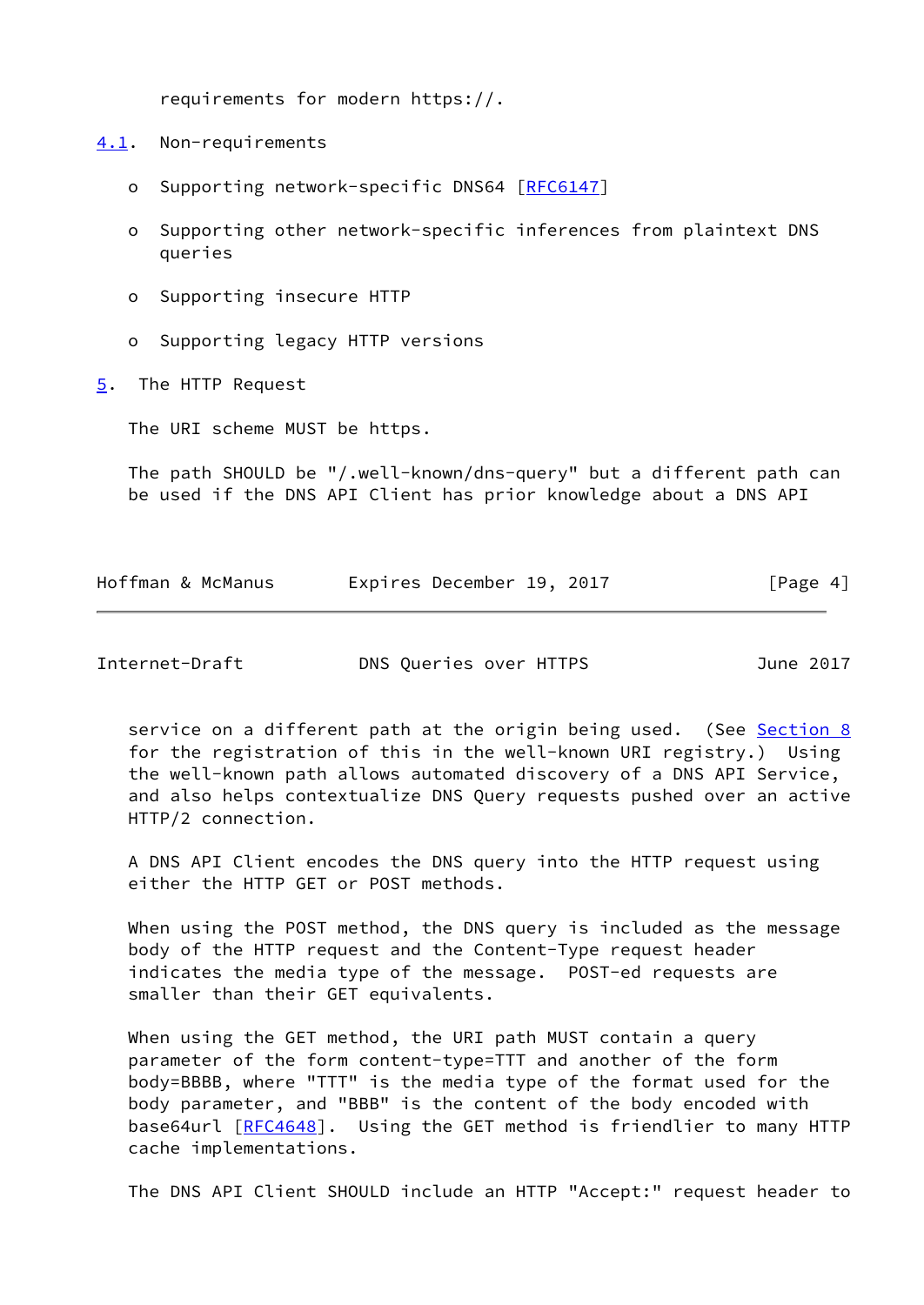say what type of content can be understood in response. The client MUST be prepared to process "application/dns-udpwireformat" {{dnswire} responses but MAY process any other type it receives.

 In order to maximize cache friendliness, DNS API clients using media formats that include DNS ID, such as application/dns-udpwireformat, should use a DNS ID of 0 in every DNS request. HTTP semantics correlate the request and response, thus eliminating the need for the ID in a media type such as application/dns-udpwireformat.

 DNS API clients can use HTTP/2 padding and compression in the same way that other HTTP/2 clients use (or don't use) them.

<span id="page-5-0"></span>[5.1](#page-5-0). DNS Wire Format

 The media type is "application/dns-udpwireformat". The body is the DNS on-the-wire format is defined in [\[RFC1035](https://datatracker.ietf.org/doc/pdf/rfc1035)]. The body MUST be encoded with base64url [\[RFC4648](https://datatracker.ietf.org/doc/pdf/rfc4648)]. Padding characters for base64url MUST NOT be included.

 DNS API clients using the DNS wire format MAY have one or more EDNS(0) extensions [[RFC6891\]](https://datatracker.ietf.org/doc/pdf/rfc6891) in the request.

| Hoffman & McManus | Expires December 19, 2017 | [Page 5] |
|-------------------|---------------------------|----------|
|                   |                           |          |

<span id="page-5-2"></span>

| Internet-Draft | DNS Queries over HTTPS | June 2017 |
|----------------|------------------------|-----------|
|----------------|------------------------|-----------|

### <span id="page-5-1"></span>[5.2](#page-5-1). Examples

 For example, assume a DNS API server is following this specification on origin https://dnsserver.example.net/ and the well-known path. The DNS API client chooses to send its requests in appliation/dns udpwirefomat but indicates it can parse replies in that format or as a JSON-based content type.

The examples uses HTTP/2 formatting from [\[RFC7540](https://datatracker.ietf.org/doc/pdf/rfc7540)].

 A query for the IN A records for "www.example.com" with recursion turned on using the GET method and a wireformat request would be:

 :method = GET :scheme = https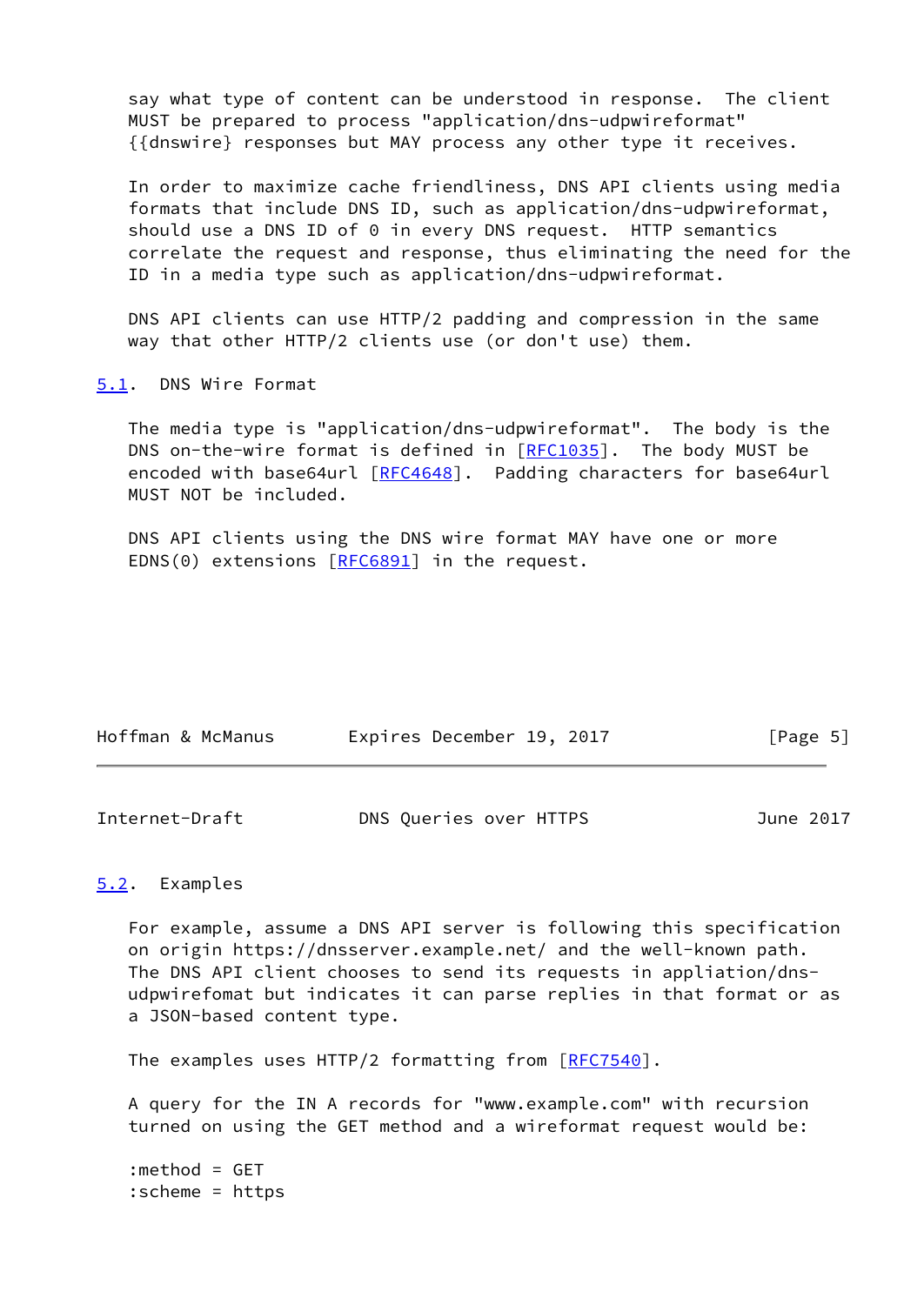```
 :authority = dnsserver.example.net
 :path = /.well-known/dns-query? (no CR)
         content-type=application/dns-udpwireformat& (no CR)
         body=q80BAAABAAAAAAAAA3d3dwdleGFtcGxlA2NvbQAAAQAB
 accept = application/dns-udpwireformat, application/simpledns+json
 The same DNS query, using the POST method would be:
 :method = POST
 :scheme = https
 :authority = dnsserver.example.net
 :path = /.well-known/dns-query
 accept = application/dns-udpwireformat, application/simpledns+json
 content-type = application/dns-udpwireformat
 content-length = 33
 <33 bytes represented by the following hex encoding>
 abcd 0100 0001 0000 0000 0000 0377 7777
 0765 7861 6d70 6c65 0363 6f6d 0000 0100
01
```
<span id="page-6-0"></span>[6](#page-6-0). The HTTP Response

 Different response media types will provide more or less information from a DNS response. For example, one response type might include the information from the DNS header bytes while another might omit it. The amount and type of information that a media type gives is solely up to the format, and not defined in this protocol.

 At the time this is published, the response types are works in progress. The only known response type is "application/dns udpwireformat", but it is likely that at least one JSON-based response format will be defined in the future.

| Hoffman & McManus | Expires December 19, 2017 |  | [Page 6] |
|-------------------|---------------------------|--|----------|
|-------------------|---------------------------|--|----------|

<span id="page-6-1"></span>Internet-Draft DNS Queries over HTTPS June 2017

 The DNS response for "application/dns-udpwireformat" in [Section 5.1](#page-5-0) MAY have one or more EDNS(0) extensions, depending on the extension definition of the extensions given in the DNS request.

 Native HTTP methods are used to correlate requests and responses. Responses may be returned in a different temporal order than requests were made using the protocols native multi-streaming functionality.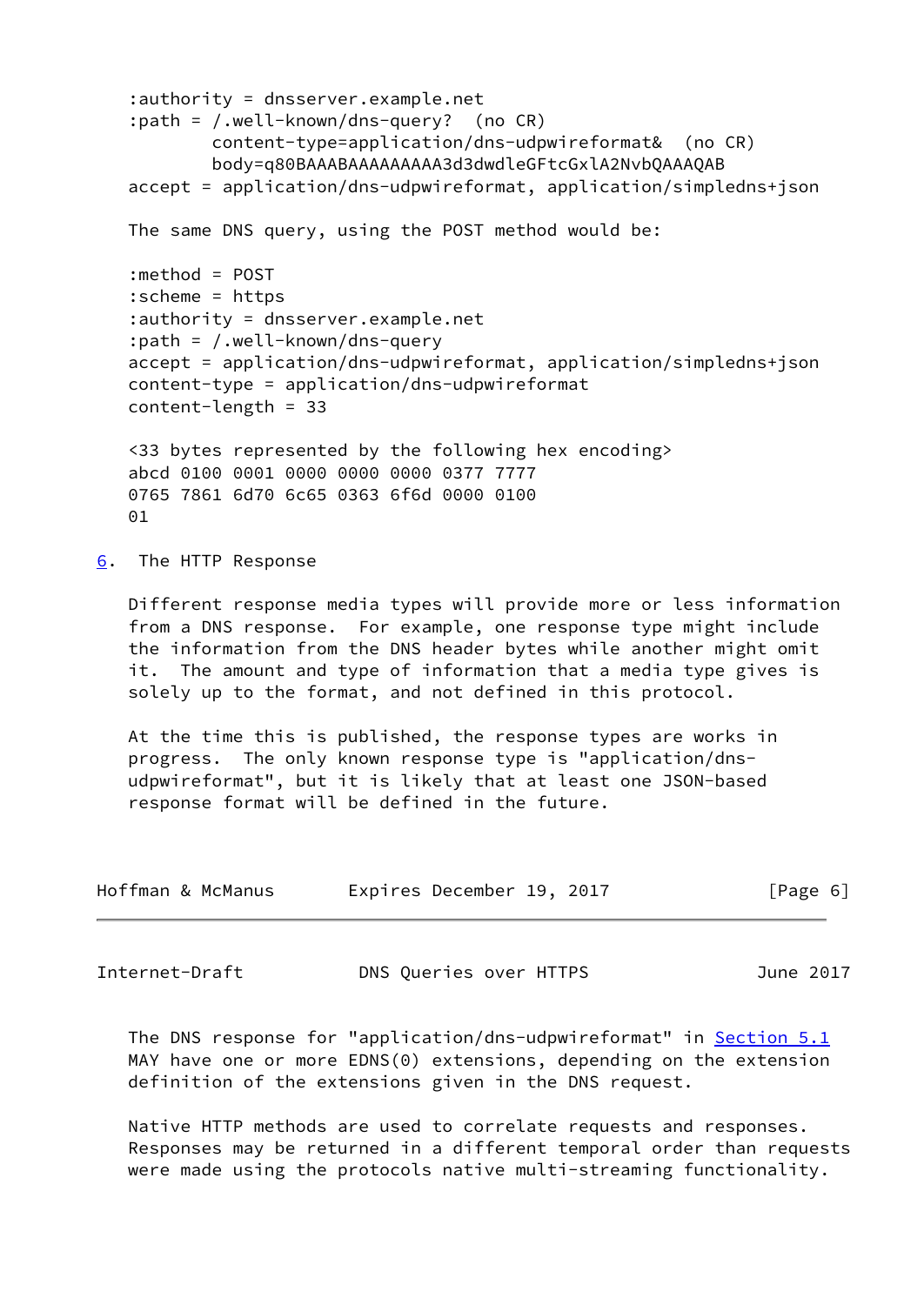In the HTTP responses, the HTTP cache headers SHOULD be set to expire at the same time as the shortest DNS TTL in the response. Because DNS provides only caching but not revalidation semantics, DNS over HTTP responses should not carry revalidation response headers (such as Last-Modified: or Etag:) or return 304 responses.

 A DNS API Server MUST be able to process application/dns udpwireformat request messages.

 A DNS API Server SHOULD respond with HTTP status code 415 upon receiving a media type it is unable to process.

 This document does not change the definition of any HTTP response codes or otherwise proscribe their use.

<span id="page-7-0"></span>[6.1](#page-7-0). Example

 This is an example response for a query for the IN A records for "www.example.com" with recursion turned on. The response bears one record with an address of 93.184.216.34 and a TTL of 128 seconds.

 :status = 200 content-type = application/dns-udpwireformat content-length = 64  $cache-control = max-age=128$ 

 <64 bytes represented by the following hex encoding> abcd 8180 0001 0001 0000 0000 0377 7777 0765 7861 6d70 6c65 0363 6f6d 0000 0100

 0103 7777 7707 6578 616d 706c 6503 636f 6d00 0001 0001 0000 0080 0004 5db8 d822

<span id="page-7-1"></span>[7](#page-7-1). HTTP Integration

 In order to satisfy the security requirements of DNS over HTTPS, this protocol MUST use HTTP/2 [\[RFC7540](https://datatracker.ietf.org/doc/pdf/rfc7540)] or its successors. HTTP/2 enforces a modern TLS profile necessary for achieving the security requirements of this protocol.

| Hoffman & McManus | Expires December 19, 2017 |  | [Page 7] |  |
|-------------------|---------------------------|--|----------|--|
|                   |                           |  |          |  |

<span id="page-7-2"></span>

| Internet-Draft | DNS Queries over HTTPS | June 2017 |
|----------------|------------------------|-----------|
|----------------|------------------------|-----------|

This protocol MUST be used with https scheme URI [\[RFC7230](https://datatracker.ietf.org/doc/pdf/rfc7230)].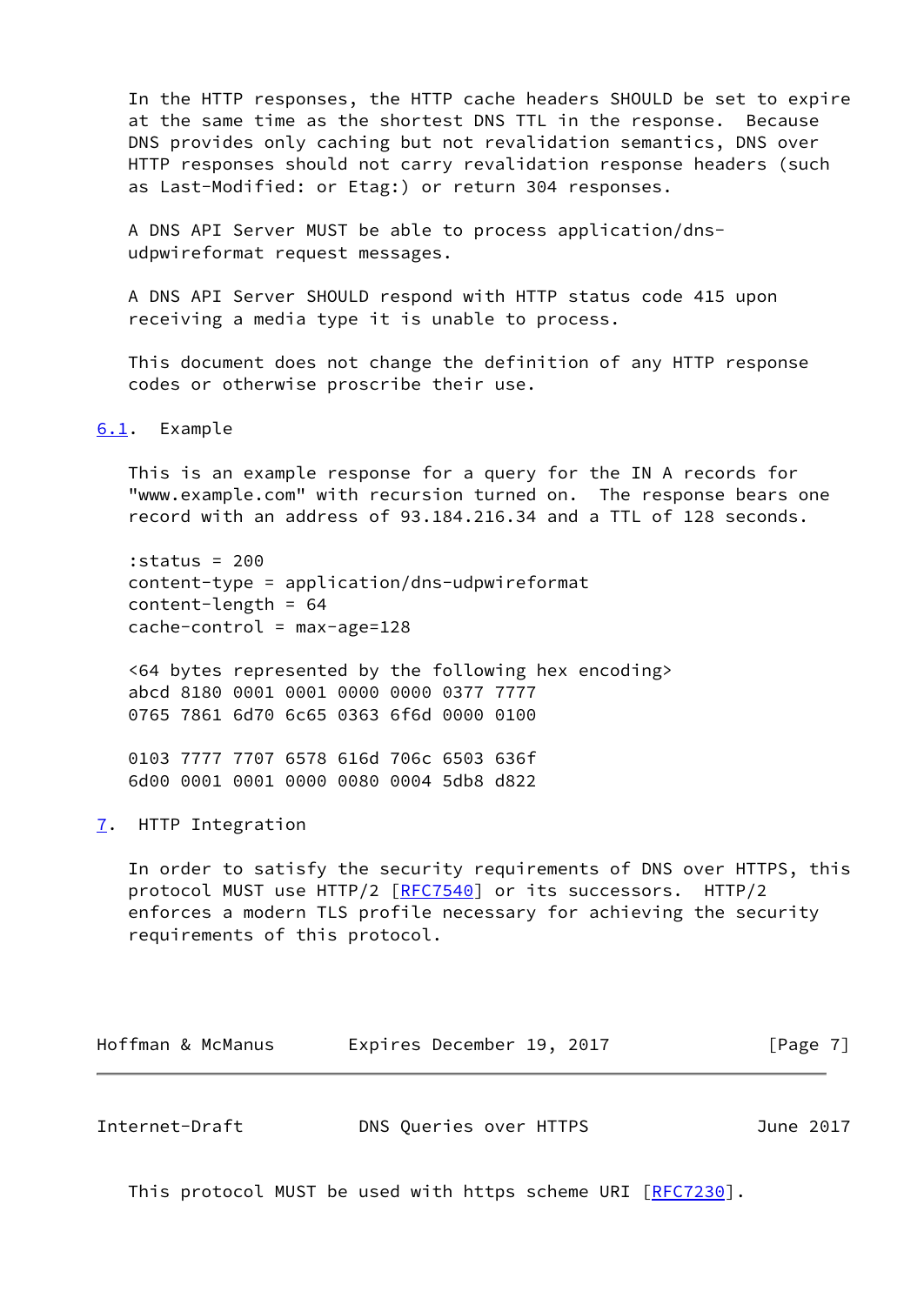The messages in classic UDP based DNS [[RFC1035](https://datatracker.ietf.org/doc/pdf/rfc1035)] are inherently unordered and have low overhead. A competitive HTTP transport needs to support reordering, priority, parallelism, and header compression. For this additional reason, this protocol MUST use HTTP/2 [[RFC7540](https://datatracker.ietf.org/doc/pdf/rfc7540)] or its successors.

- <span id="page-8-0"></span>[8](#page-8-0). IANA Considerations
- <span id="page-8-1"></span>[8.1](#page-8-1). Registration of Well-Known URI

This specification registers a Well-Known URI [[RFC5785](https://datatracker.ietf.org/doc/pdf/rfc5785)]:

- o URI Suffix: dns-query
- o Change Controller: IETF
- o Specification Document(s): [this specification]
- <span id="page-8-2"></span>[8.2](#page-8-2). Registration of application/dns-udpwireformat Media Type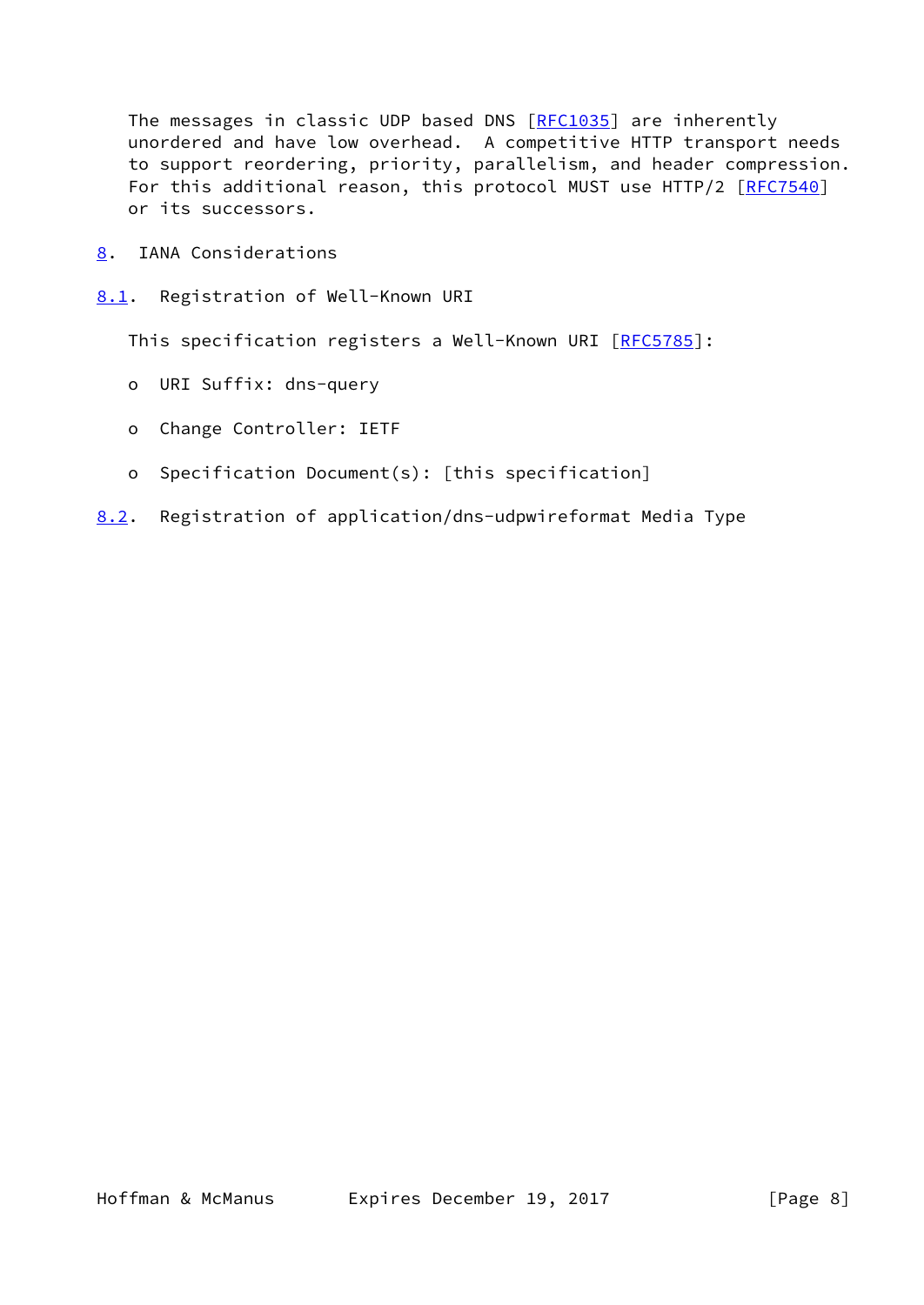Internet-Draft DNS Queries over HTTPS June 2017

 To: ietf-types@iana.org Subject: Registration of MIME media type pplication/dns-udpwireformat

MIME media type name: application

MIME subtype name: dns-udpwireformat

Required parameters: n/a

Optional parameters: n/a

 Encoding considerations: This is a binary format. The contents are a DNS message as defined in [RFC 1035](https://datatracker.ietf.org/doc/pdf/rfc1035). The format used here is for DNS over UDP, which is the format defined in the diagrams in [RFC 1035](https://datatracker.ietf.org/doc/pdf/rfc1035).

 Security considerations: The security considerations for carrying this data are the same for carrying DNS without encryption.

Interoperability considerations: None.

Published specification: This document.

 Applications that use this media type: Systems that want to exchange full DNS messages.

Additional information:

Magic number(s): n/a

File extension(s): n/a

Macintosh file type code(s): n/a

 Person & email address to contact for further information: Paul Hoffman, paul.hoffman@icann.org

Intended usage: COMMON

Restrictions on usage: n/a

Author: Paul Hoffman, paul.hoffman@icann.org

Change controller: IESG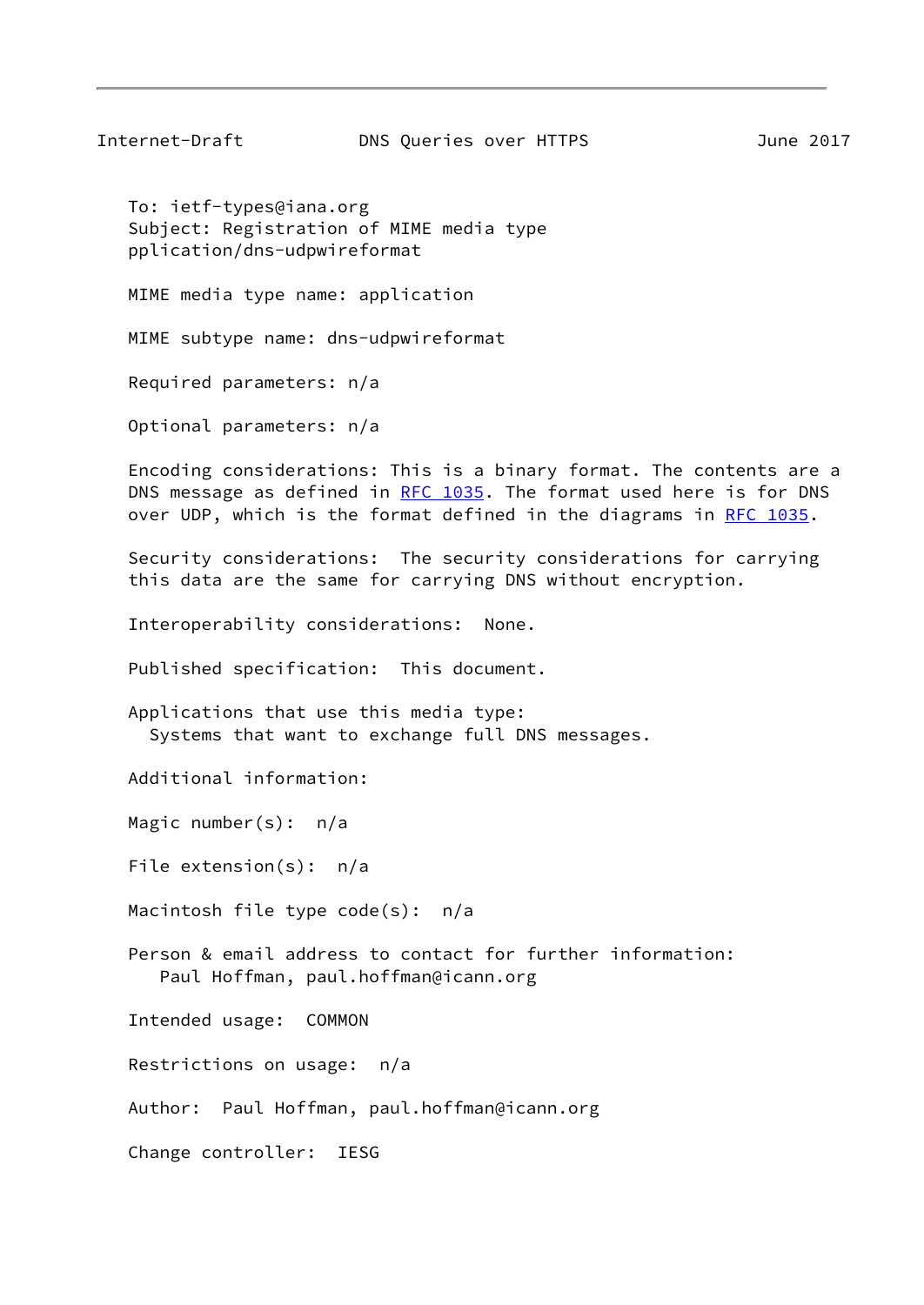<span id="page-10-1"></span>

|  | Internet-Draft | DNS Queries over HTTPS | June 2017 |
|--|----------------|------------------------|-----------|
|--|----------------|------------------------|-----------|

<span id="page-10-0"></span>[9](#page-10-0). Security Considerations

 Running DNS over https:// relies on the security of the underlying HTTP connection. By requiring at least [\[RFC7540](https://datatracker.ietf.org/doc/pdf/rfc7540)] levels of support for TLS this protocol expects to use current best practices for secure transport.

 Session level encryption has well known weaknesses with respect to traffic analysis which might be particularly acute when dealing with DNS queries. Sections 10.6 (Compression) and 10.7 (Padding) of [\[RFC7540](https://datatracker.ietf.org/doc/pdf/rfc7540)] provide some further advice on mitigations within an HTTP/2 context.

 A server that is acting both as a normal web server and a DNS API server is in a position to choose which DNS names it forces a client to resolve (through its web service) and also be the one to answer those queries (through its DNS API service). An untrusted DNS API server can thus easily cause damage by poisoning a client's cache with names that the DNS API server chooses to poison. A client MUST NOT trust a DNS API server simply because it was discovered, or because the client was told to trust the DNS API server by an untrusted party. Instead, a client MUST only trust DNS API server that is configured as trustworthy.

<span id="page-10-2"></span>[10.](#page-10-2) Acknowledgments

 Joe Hildebrand contributed lots of material for a different iteration of this document. Helpful early comments were given by Ben Schwartz and Mark Nottingham.

- <span id="page-10-3"></span>[11.](#page-10-3) References
- <span id="page-10-4"></span>[11.1](#page-10-4). Normative References
	- [RFC1035] Mockapetris, P., "Domain names implementation and specification", STD 13, [RFC 1035,](https://datatracker.ietf.org/doc/pdf/rfc1035) DOI 10.17487/RFC1035, November 1987, <<http://www.rfc-editor.org/info/rfc1035>>.
	- [RFC2119] Bradner, S., "Key words for use in RFCs to Indicate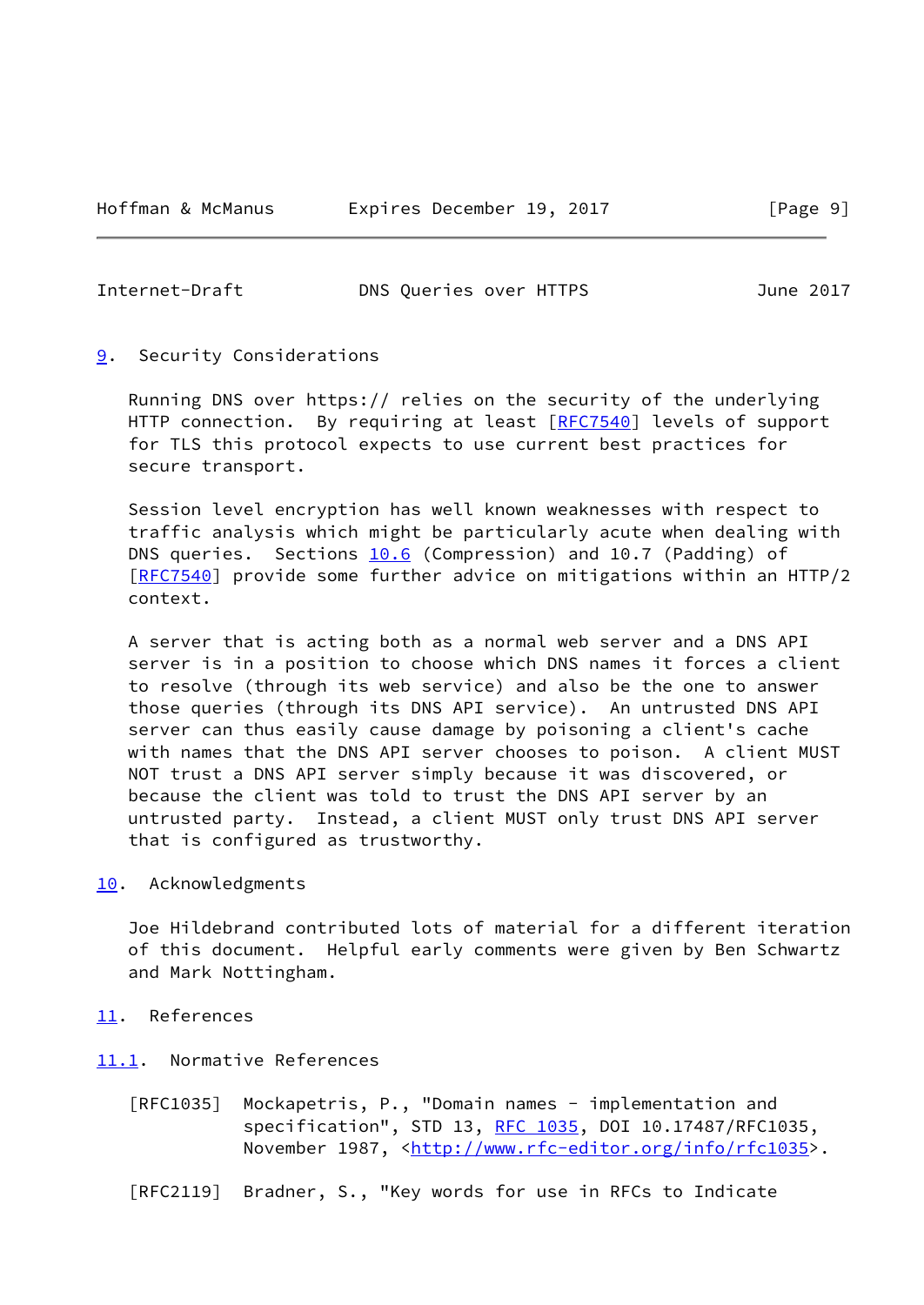Requirement Levels", [BCP 14](https://datatracker.ietf.org/doc/pdf/bcp14), [RFC 2119](https://datatracker.ietf.org/doc/pdf/rfc2119), DOI 10.17487/RFC2119, March 1997, <<http://www.rfc-editor.org/info/rfc2119>>.

 [RFC4648] Josefsson, S., "The Base16, Base32, and Base64 Data Encodings", [RFC 4648,](https://datatracker.ietf.org/doc/pdf/rfc4648) DOI 10.17487/RFC4648, October 2006, <<http://www.rfc-editor.org/info/rfc4648>>.

| Hoffman & McManus | Expires December 19, 2017 |  | [Page 10] |
|-------------------|---------------------------|--|-----------|
|-------------------|---------------------------|--|-----------|

<span id="page-11-1"></span>Internet-Draft DNS Queries over HTTPS June 2017

- [RFC5246] Dierks, T. and E. Rescorla, "The Transport Layer Security (TLS) Protocol Version  $1.2^{\prime\prime}$ , [RFC 5246](https://datatracker.ietf.org/doc/pdf/rfc5246), DOI 10.17487/RFC5246, August 2008, <<http://www.rfc-editor.org/info/rfc5246>>.
- [RFC5785] Nottingham, M. and E. Hammer-Lahav, "Defining Well-Known Uniform Resource Identifiers (URIs)", [RFC 5785](https://datatracker.ietf.org/doc/pdf/rfc5785), DOI 10.17487/RFC5785, April 2010, <<http://www.rfc-editor.org/info/rfc5785>>.
- [RFC7230] Fielding, R., Ed. and J. Reschke, Ed., "Hypertext Transfer Protocol (HTTP/1.1): Message Syntax and Routing", [RFC 7230,](https://datatracker.ietf.org/doc/pdf/rfc7230) DOI 10.17487/RFC7230, June 2014, <<http://www.rfc-editor.org/info/rfc7230>>.
- [RFC7540] Belshe, M., Peon, R., and M. Thomson, Ed., "Hypertext Transfer Protocol Version 2 (HTTP/2)", [RFC 7540](https://datatracker.ietf.org/doc/pdf/rfc7540), DOI 10.17487/RFC7540, May 2015, <<http://www.rfc-editor.org/info/rfc7540>>.
- [RFC7858] Hu, Z., Zhu, L., Heidemann, J., Mankin, A., Wessels, D., and P. Hoffman, "Specification for DNS over Transport Layer Security (TLS)", [RFC 7858](https://datatracker.ietf.org/doc/pdf/rfc7858), DOI 10.17487/RFC7858, May 2016, [<http://www.rfc-editor.org/info/rfc7858](http://www.rfc-editor.org/info/rfc7858)>.
- <span id="page-11-3"></span><span id="page-11-2"></span><span id="page-11-0"></span>[11.2](#page-11-0). Informative References
	- [CORS] W3C, "Cross-Origin Resource Sharing", 2014, <[https://www.w3.org/TR/cors/>](https://www.w3.org/TR/cors/).
	- [I-D.ietf-dnsop-dns-wireformat-http] Song, L., Vixie, P., Kerr, S., and R. Wan, "DNS wire-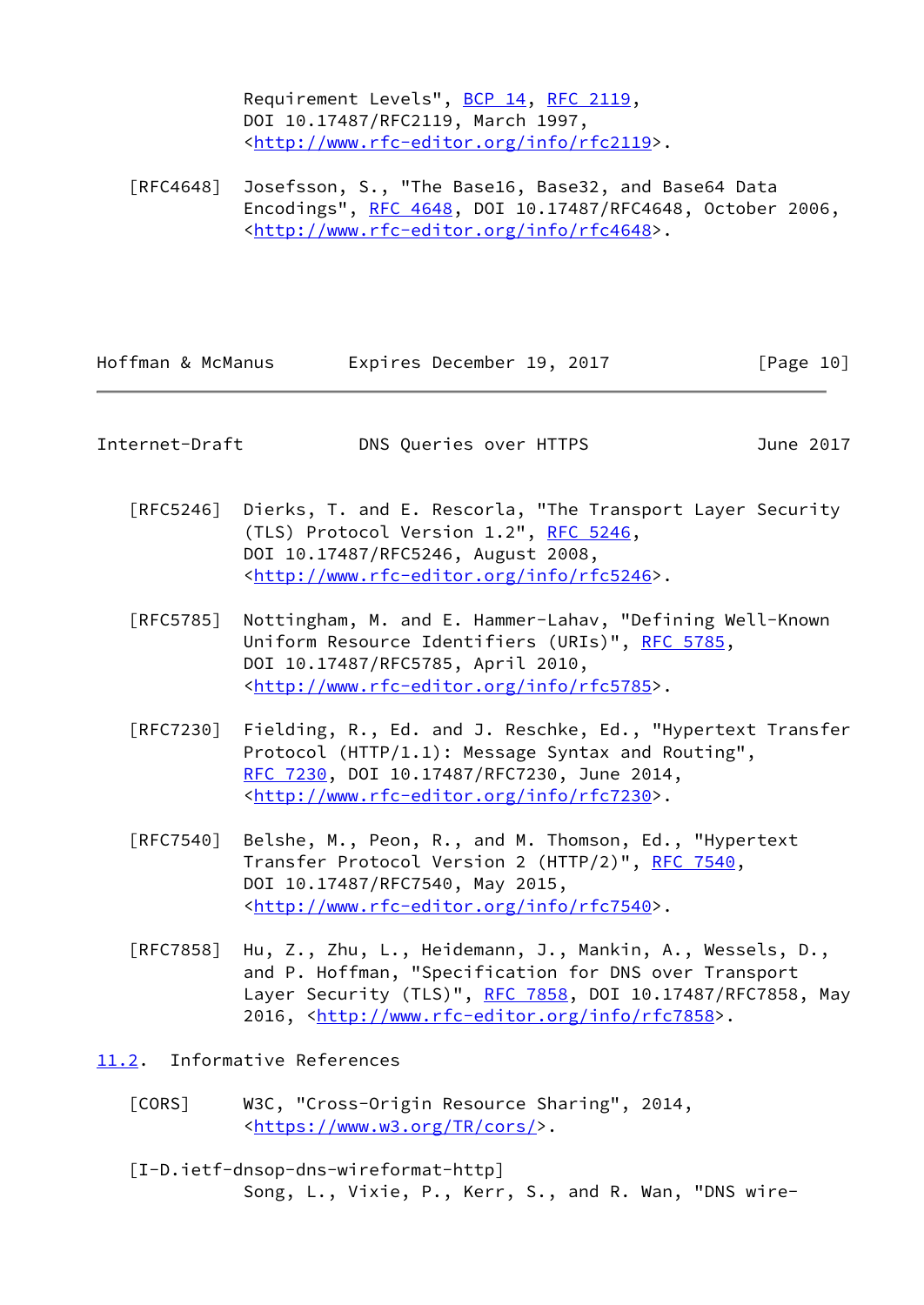format over HTTP", [draft-ietf-dnsop-dns-wireformat-http-01](https://datatracker.ietf.org/doc/pdf/draft-ietf-dnsop-dns-wireformat-http-01) (work in progress), March 2017.

- [RFC6147] Bagnulo, M., Sullivan, A., Matthews, P., and I. van Beijnum, "DNS64: DNS Extensions for Network Address Translation from IPv6 Clients to IPv4 Servers", [RFC 6147,](https://datatracker.ietf.org/doc/pdf/rfc6147) DOI 10.17487/RFC6147, April 2011, <<http://www.rfc-editor.org/info/rfc6147>>.
- [RFC6891] Damas, J., Graff, M., and P. Vixie, "Extension Mechanisms for DNS (EDNS(0))", STD 75, [RFC 6891,](https://datatracker.ietf.org/doc/pdf/rfc6891) DOI 10.17487/RFC6891, April 2013, <<http://www.rfc-editor.org/info/rfc6891>>.

| Hoffman & McManus | Expires December 19, 2017 |  | [Page 11] |
|-------------------|---------------------------|--|-----------|
|-------------------|---------------------------|--|-----------|

<span id="page-12-1"></span>Internet-Draft DNS Queries over HTTPS June 2017

<span id="page-12-0"></span>[Appendix A.](#page-12-0) Previous Work on DNS over HTTP or in Other Formats

 The following is an incomplete list of earlier work that related to DNS over HTTP/1 or representing DNS data in other formats.

 The list includes links to the tools.ietf.org site (because these documents are all expired) and web sites of software.

- o <https://tools.ietf.org/html/draft-mohan-dns-query-xml>
- o <https://tools.ietf.org/html/draft-daley-dnsxml>
- o <https://tools.ietf.org/html/draft-dulaunoy-dnsop-passive-dns-cof>
- o <https://tools.ietf.org/html/draft-bortzmeyer-dns-json>
- o <https://www.nlnetlabs.nl/projects/dnssec-trigger/>

Authors' Addresses

 Paul Hoffman ICANN

Email: paul.hoffman@icann.org